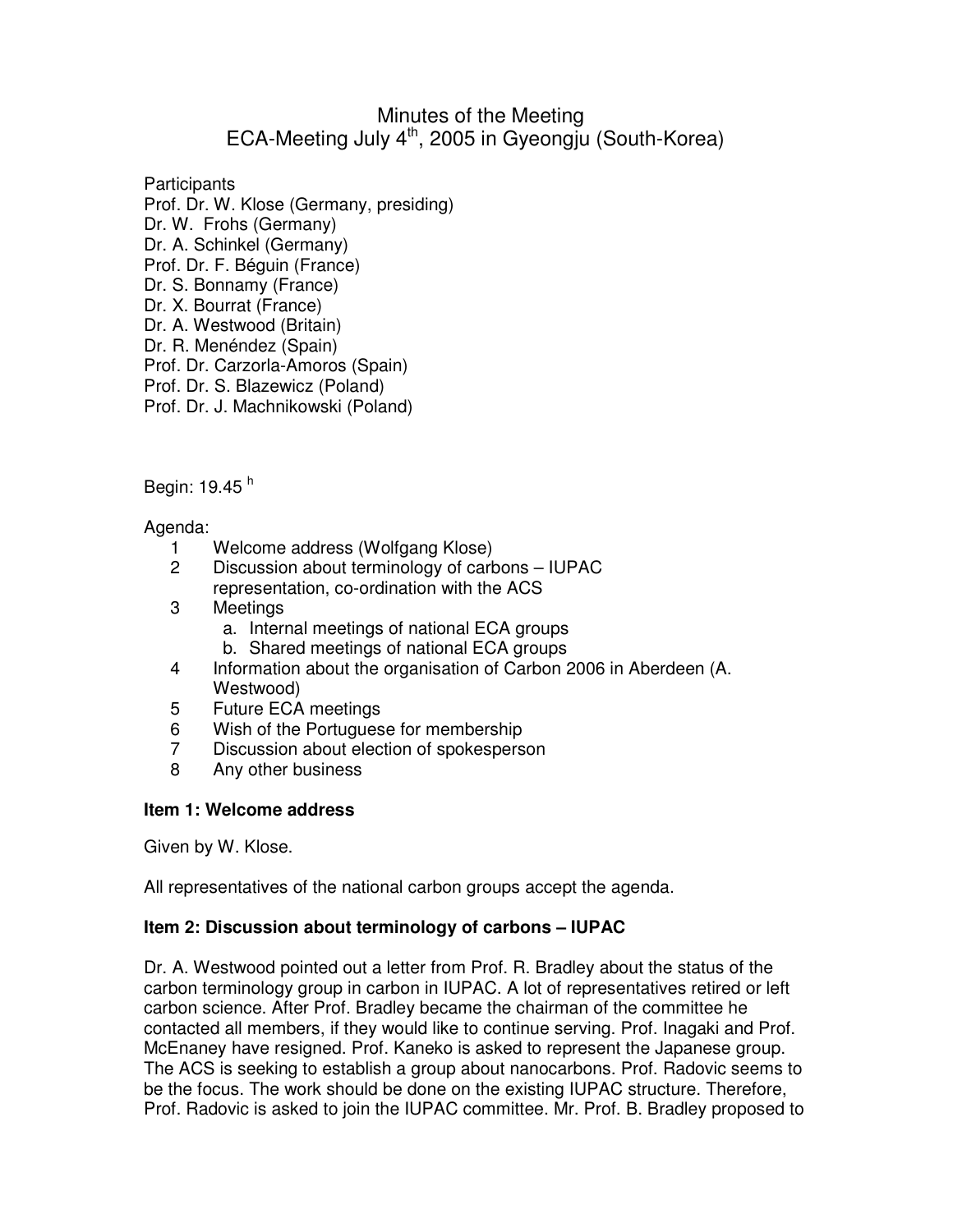have the committee meeting during carbon conferences. Therefore, the next meeting will be held in Aberdeen. Mr. Prof. Bradley is waiting for the feedback of the ECA. Prof. Klose transfers the elected members of the Terminology group of ECA to Prof. Bradley, who should introduce the elected representatives into the IUPAC committee.

| Group                       | Meetings                                                                                                                                                                                                                                                                                                 |
|-----------------------------|----------------------------------------------------------------------------------------------------------------------------------------------------------------------------------------------------------------------------------------------------------------------------------------------------------|
| <b>British Carbon Group</b> | The carbon group held a national carbon meeting<br>on June 6 <sup>th</sup> . It was dominated by the Carbon<br>Conference 2006<br>Nanotec 05, University of Sussex at Brighton,<br>Ageing Management of Graphite Reactor Cores.<br>Conference, Cardiff, 28 <sup>th</sup> -30 <sup>th</sup> November 2005 |
| Spanish Carbon Group        | The national carbon meetings are held every<br>second year. The next will be held this year from<br>Nov. $6^{th}$ – 9 <sup>th</sup> in Jaén. A short course dealing with<br>energy and environmental will follow.                                                                                        |
| Polish Carbon Group         | The last meeting was held one month ago to<br>organise the national conference in Torun 2005.<br>The next meeting will be held in Cracow in 2007.                                                                                                                                                        |
| French Carbon Group         |                                                                                                                                                                                                                                                                                                          |
| German Carbon Group         | Two national meetings are held every half year.<br>The last spring meeting was held on the<br>occasion of the 40 <sup>th</sup> anniversary of the national<br>carbon group AKK. The fall meeting will be held<br>from October 20 <sup>th</sup> -21 <sup>st</sup> in Hardheim.                            |

# **Item 3a: Internal meetings of national ECA groups**

### **Item 3b: Sheared meetings of national ECA groups**

No sheared meetings are planned by the national carbon groups.

### **Item 4: Information about the organisation of Carbon 2006 in Aberdeen (A. Westwood)**

The final programme is not present at the moment. The deadline for the extended abstract submission will be March 15<sup>th,</sup> 2006. The conference will be held during Sunday evening and Friday. The break-even is forecasted by 300 delegates. The registration fee is fixed. For late registration (after May  $12<sup>th</sup>$ , 2006) an additional fee of 30 British Pounds will be imposed.

Plenary sessions will be held among others by Prof. Endo, Prof. Keneko and Prof. Rand. Also Prof. Harry Kroto will be asked to give a lecture. Harry Marsh will get a recognition award.